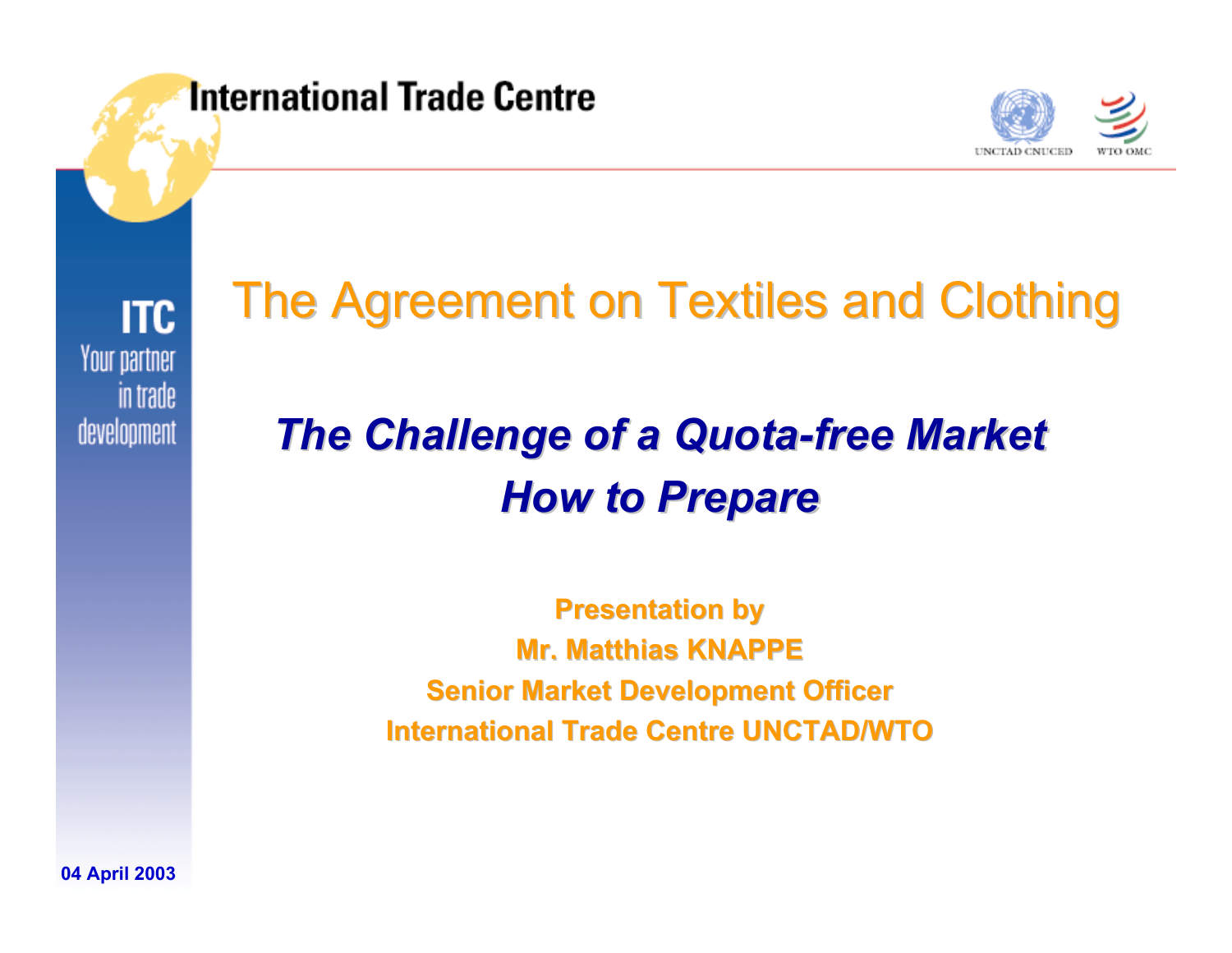

## **Structure**

## **How to Prepare: How to Prepare:**

# **Develop an Action Plan Develop an Action Plan To Manage Competitive Advantage To Manage Competitive Advantage Based on Public-Private Partnership Public-Private Partnership**

04 April 2003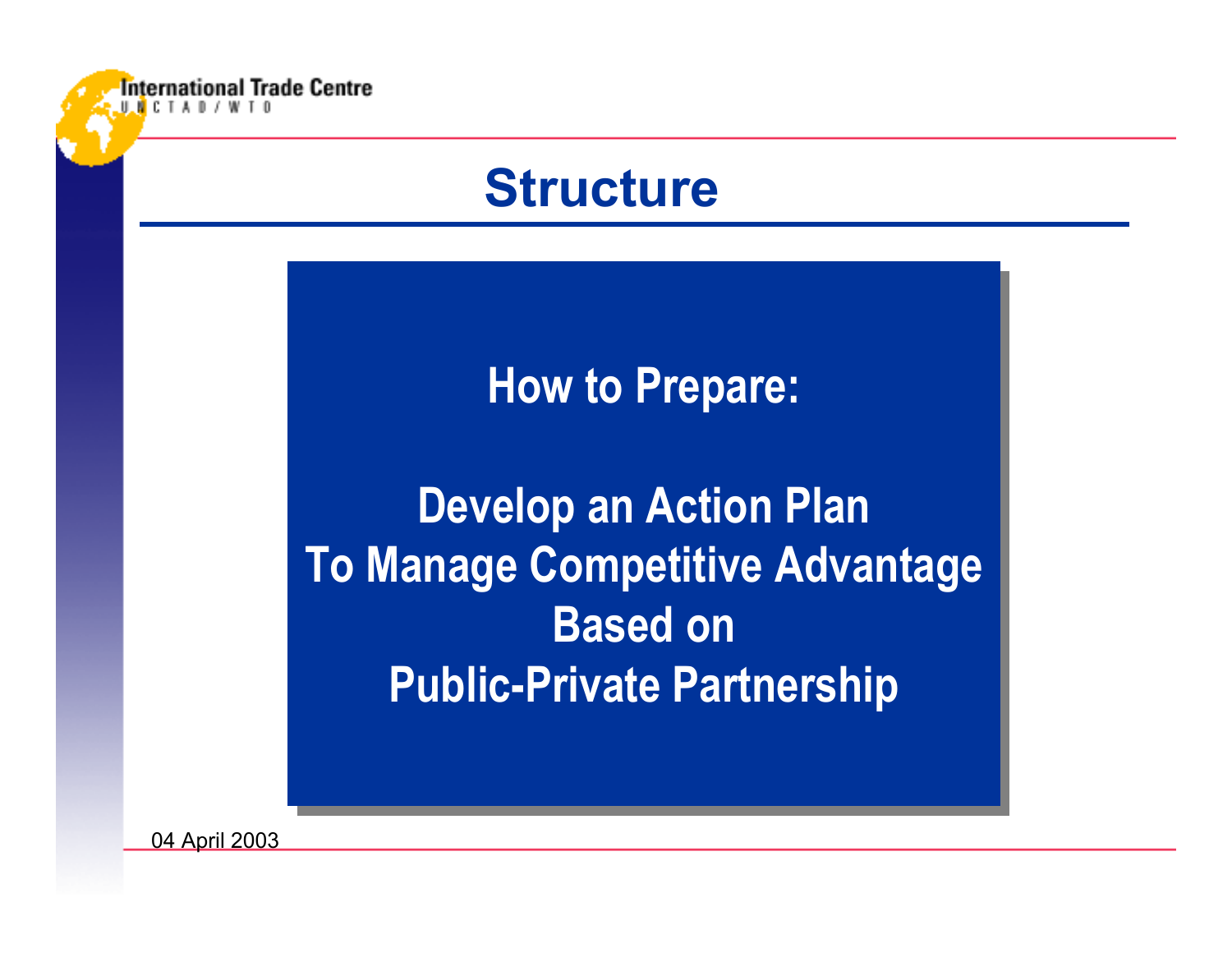## **Developing an Action Plan**

- •Strengthen Meso-level Support
- $\bullet$ Compare Performance: Benchmarking
- • Improve Sourcing (Supply Chain Management)
- Improve Productivity
- •Develop new Products & Design Capacities
- Improve Forward Integration
- •Develop a Service-Orientation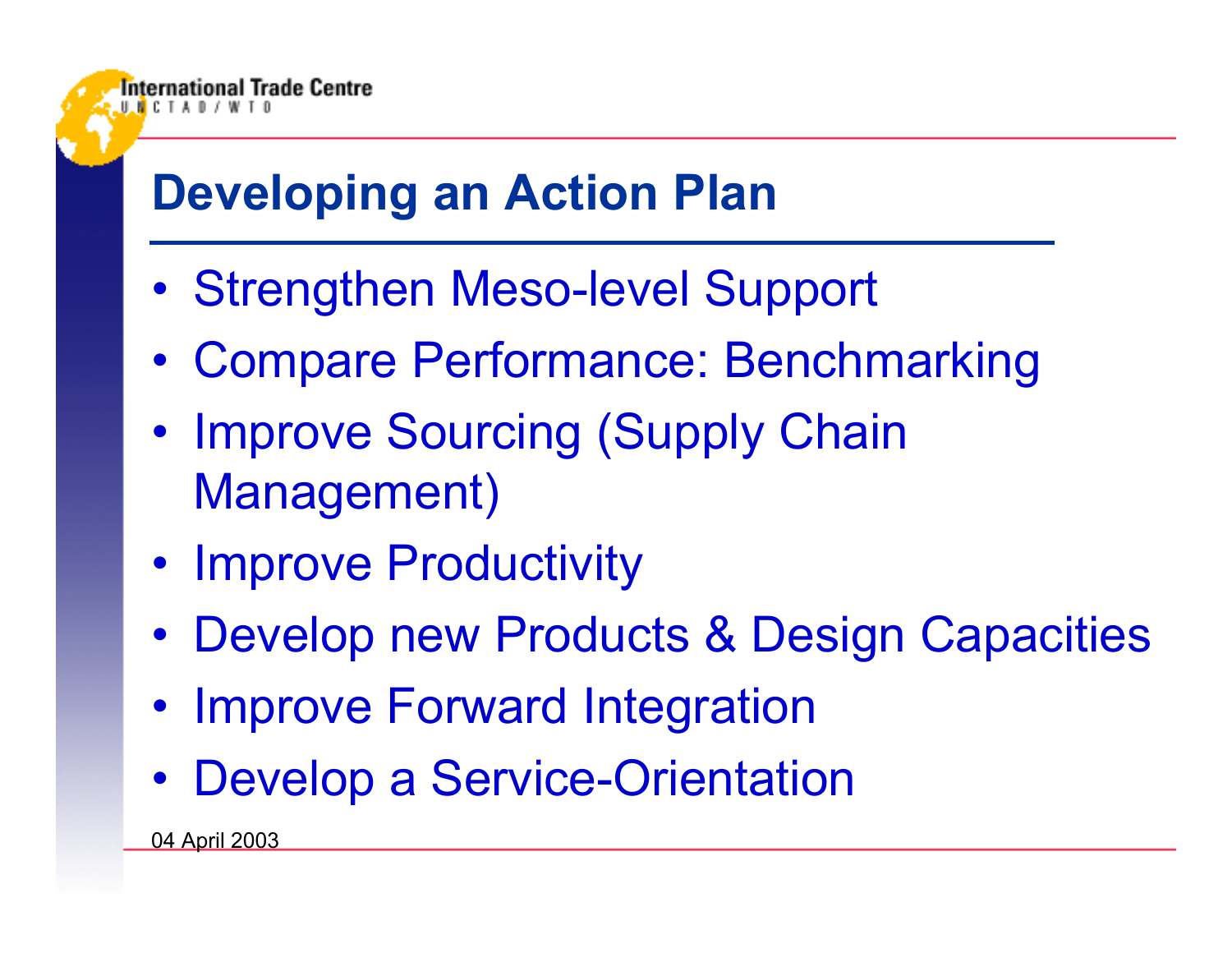#### **Strengthen Meso-level Support**

#### Strong Trade Association to:

- Develop a strong negotiation power
- Participate in trade negotiations
- Take lead role in fulfilling labour standards
- Take over regulatory functions of the Gov. (quota admin. bonded warehouse, etc.)
- Represent sector in national committees
- Provide strong support to members (market intelligence, trade fairs, e-portals, lobbying, etc.)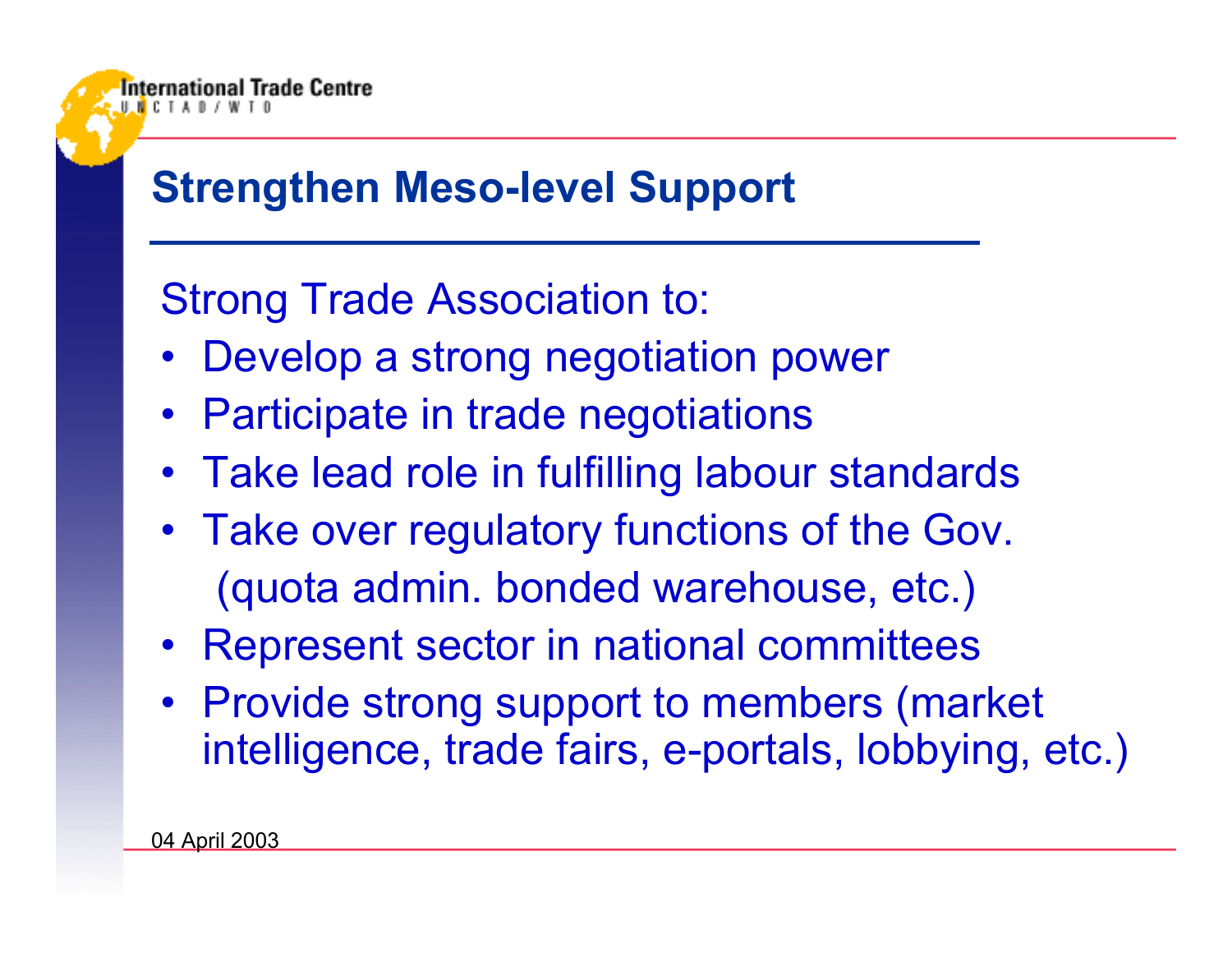#### **Strengthen Meso-level Support**

Cooperation creates Synergies:

- Cooperate with "friendly competitors" of the same production chain level(e.g. subcontracts).
- Clustering, e.g. for dying, printing & finishing
- Strategic alliances between larger and smaller companies.
- Cooperate alongside the textile production chain (strategic alliances with local/regional fabric suppliers to cut down lead time).
- To streamline training programmes.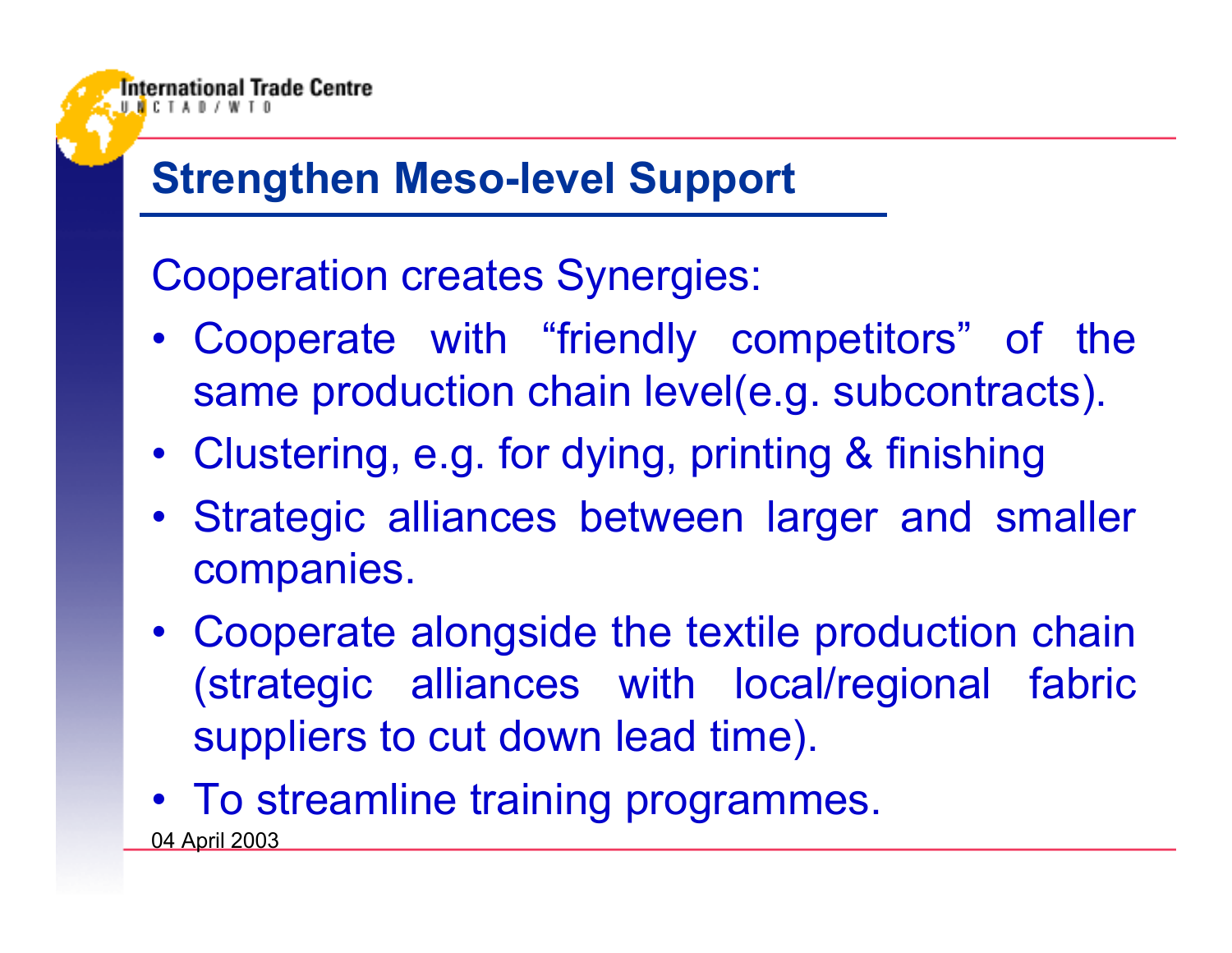

- Comparing and measuring against business leaders to gain information, helping to improve performance
- A checklist to evaluate yourself against global standards and the performance of competitors
- Criteria supplied by major buyers in US/EU/ **Japan**
- Outcome: Performance reports vis-à-vis competitors, and
- Concrete measures to enhance competitiveness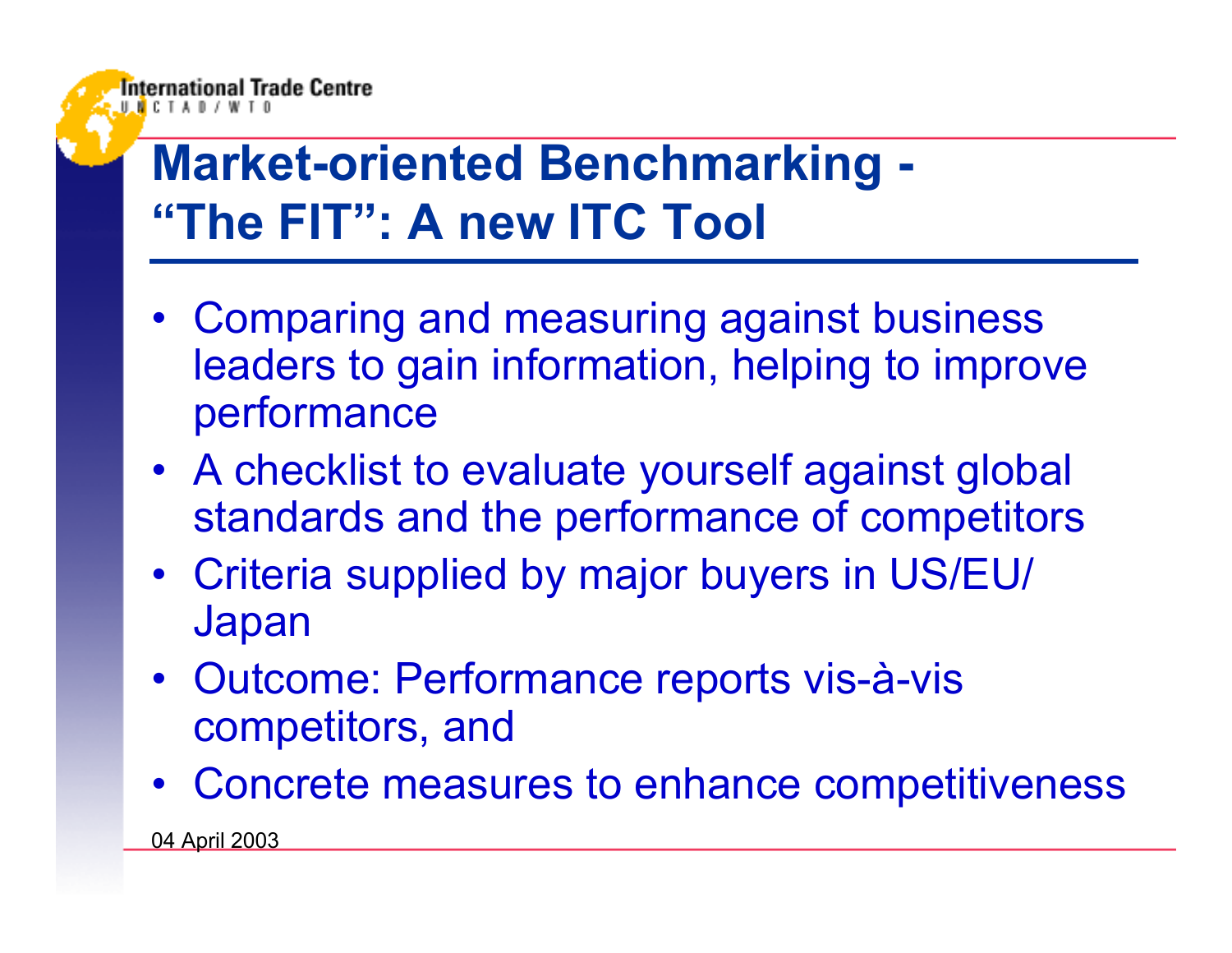# How to Implement the FIT in ITC Partner **Countries**

- Trade Support Institutions can partner with ITC
- TSIs house the tool and

mational Trade Centre

- $\mathcal{L}_{\mathcal{A}}$ conduct benchmarking surveys,
- provide benchmarking reports to enterprises,
- $\mathcal{L}_{\mathcal{A}}$  identify and manage consultancy services for enterprise improvements,
- $\mathcal{L}_{\mathcal{A}}$ Network with TSIs in other partner counries.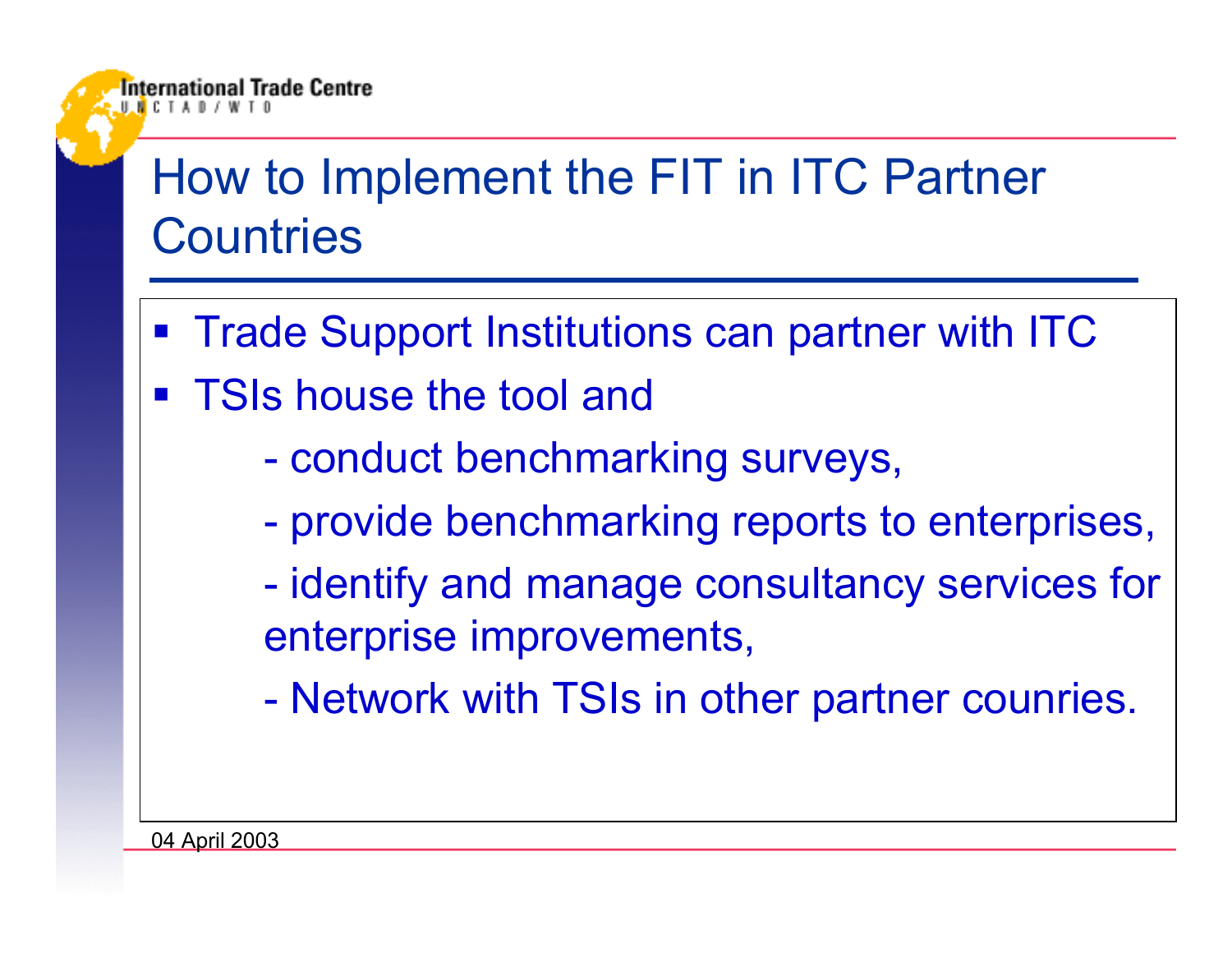#### **Develop Sourcing Capabilities … to Increase Profit**



**A 10 % reduction in the supply cost of materials =**

International Trade Centre

UMCTADIW

**A 60 % increase in its Gross profits without increasing sales**

*… Any reduction in purchasing and logistics costs has a direct and large impact on export competitiveness*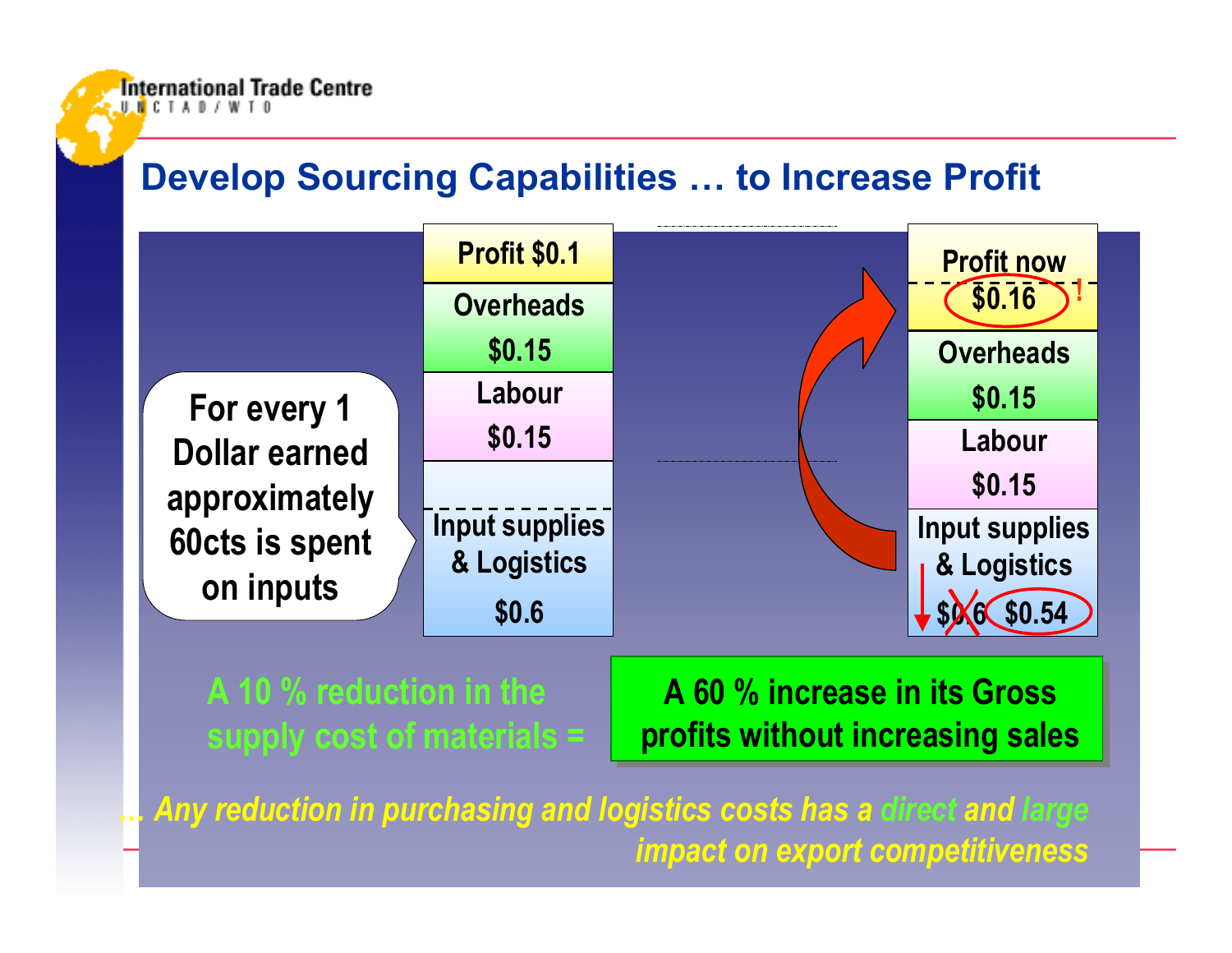# **Sourcing: A Regional Supply Chain**

- Today's Preferences-based Trading System demands regional sourcing strategies:
- Develop knowledge (database) of regional fabric & ancillary sources.
- Create strategic alliances within the region.
- Work out regional transportation logistics to allow for timely product delivery.
- Greater cooperation and information sharing: A regional Textile and Clothing Association.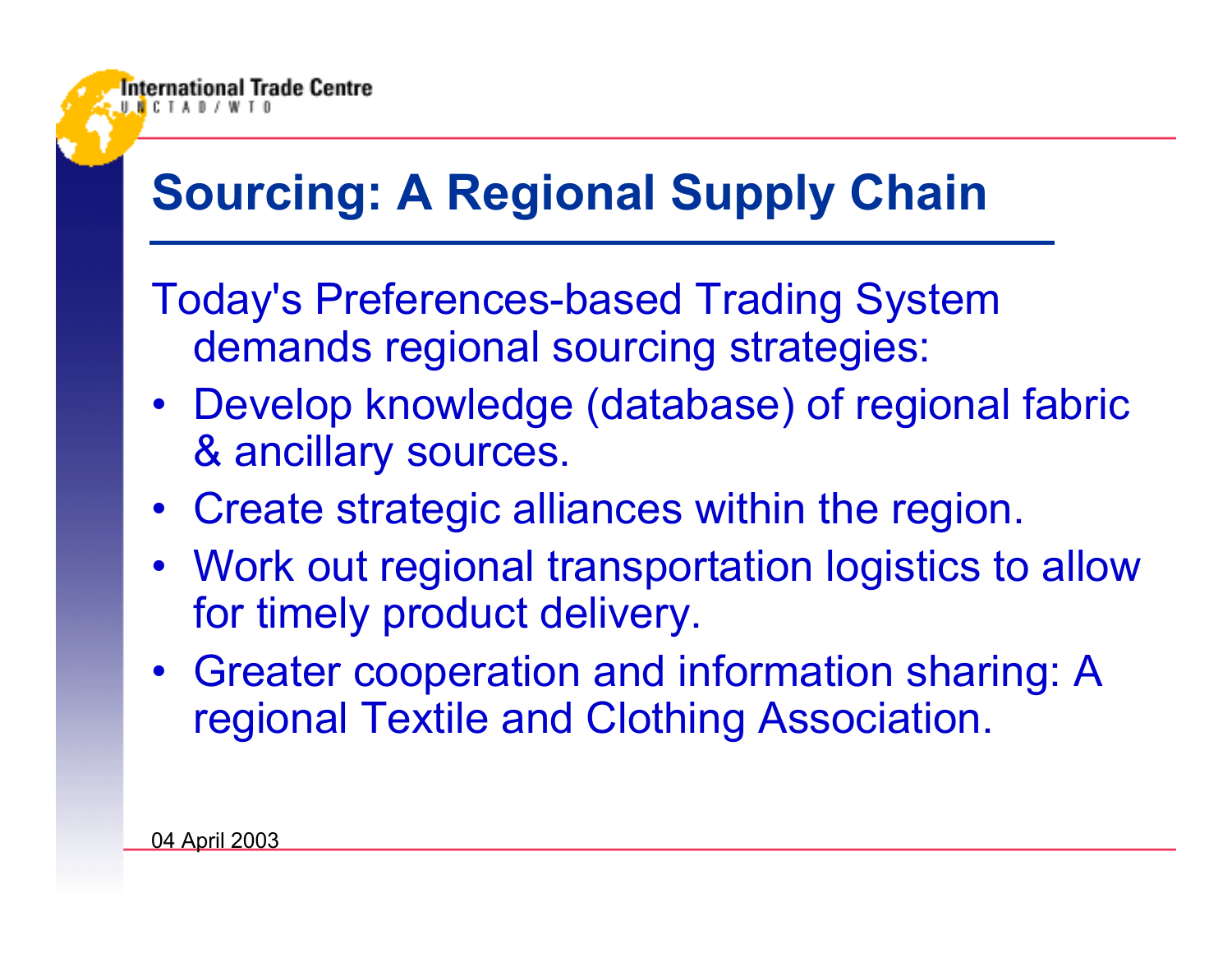## **Improve Productivity**

- Enforce in-house training.
- Create training cooperation agreements between companies from different levels of the production chain.
- Develop/cooperate with training institutions
- $\bullet$ Diversify into creative training (design, fashion)
- Combine R&D and training.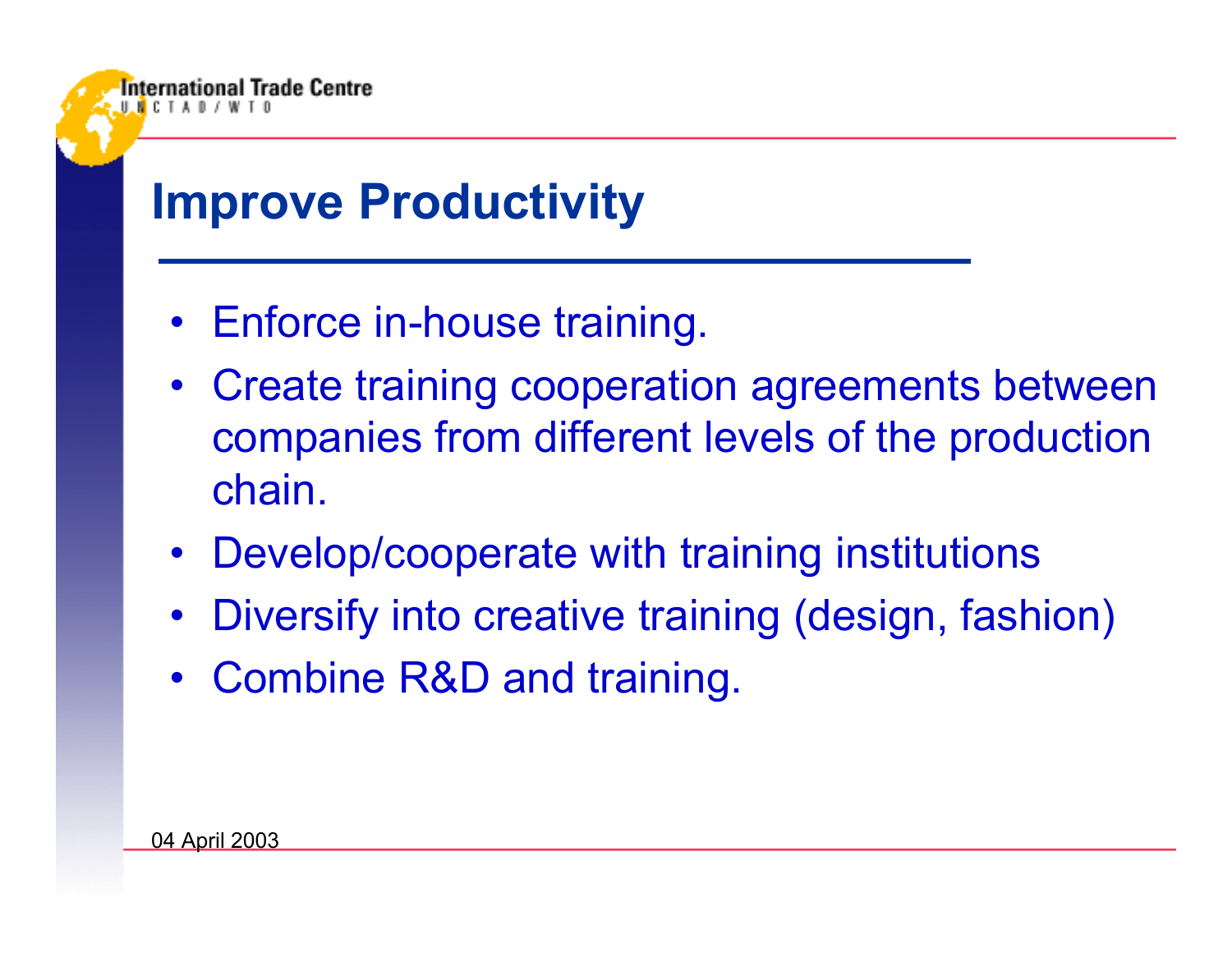# **Design/Fashion/Market Development**

Market-driven Strategies Targeting Sales:

- Diversify products and markets.
- • Improve product quality and diversify into new product lines.
- Develop more fashionable products.
- Develop small-sized fashion lines to be flexible in market penetration.
- Active product marketing, focusing on fashion, trends, formality, going beyond pure functionality.
- Create a positive country image for garment sourcing.

04 April 2003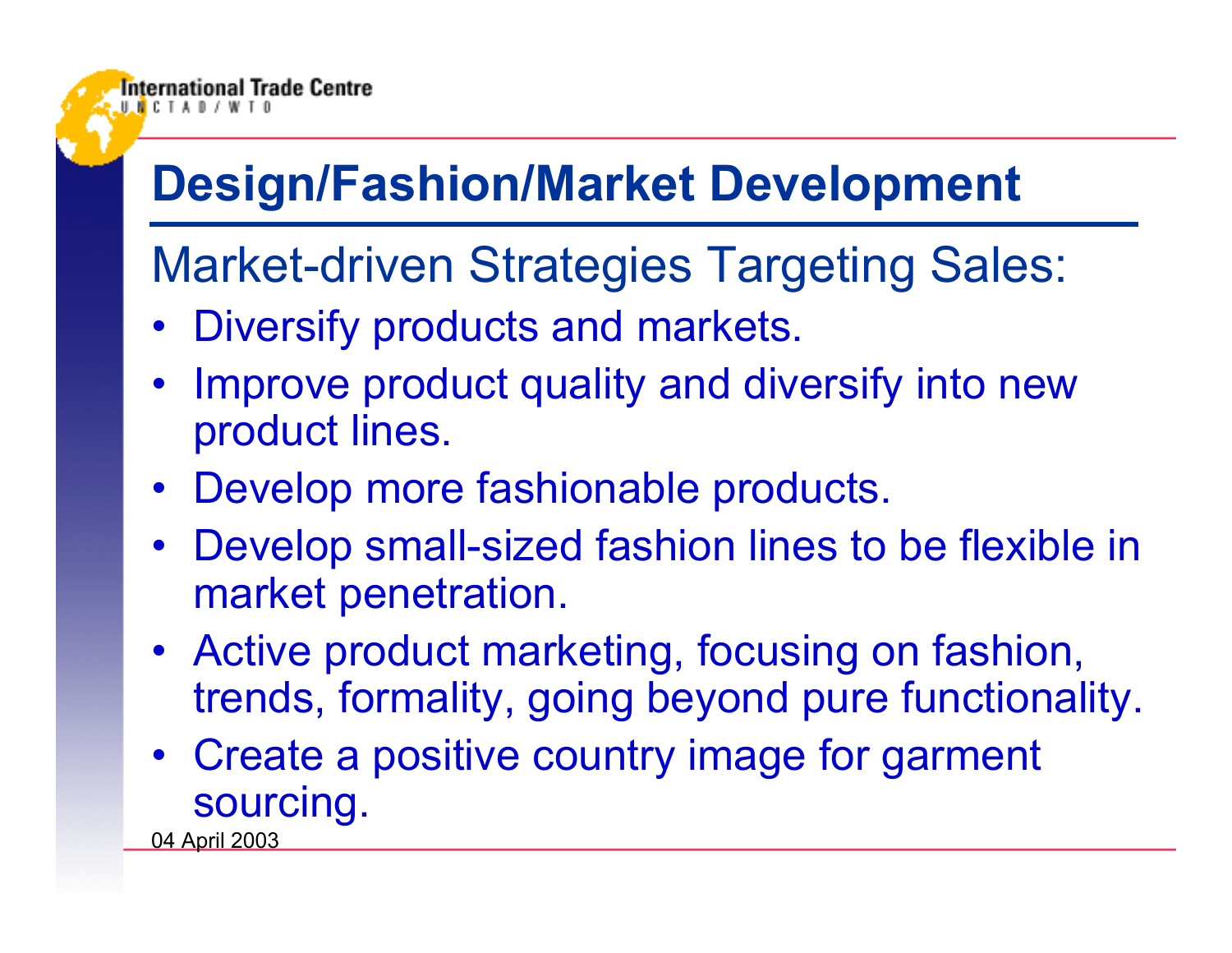#### **Increased Competitiveness through Flexibility**

- • Be able to respond to specific client demands.
- • Develop capability to handle smaller & more difficult orders.
- Develop merchandising capabilities.
- •Develop an efficient sales network.
- Develop synergies with buyers: to jointly develop patterns, designs, exchange of data through e-networks.

04 April 2003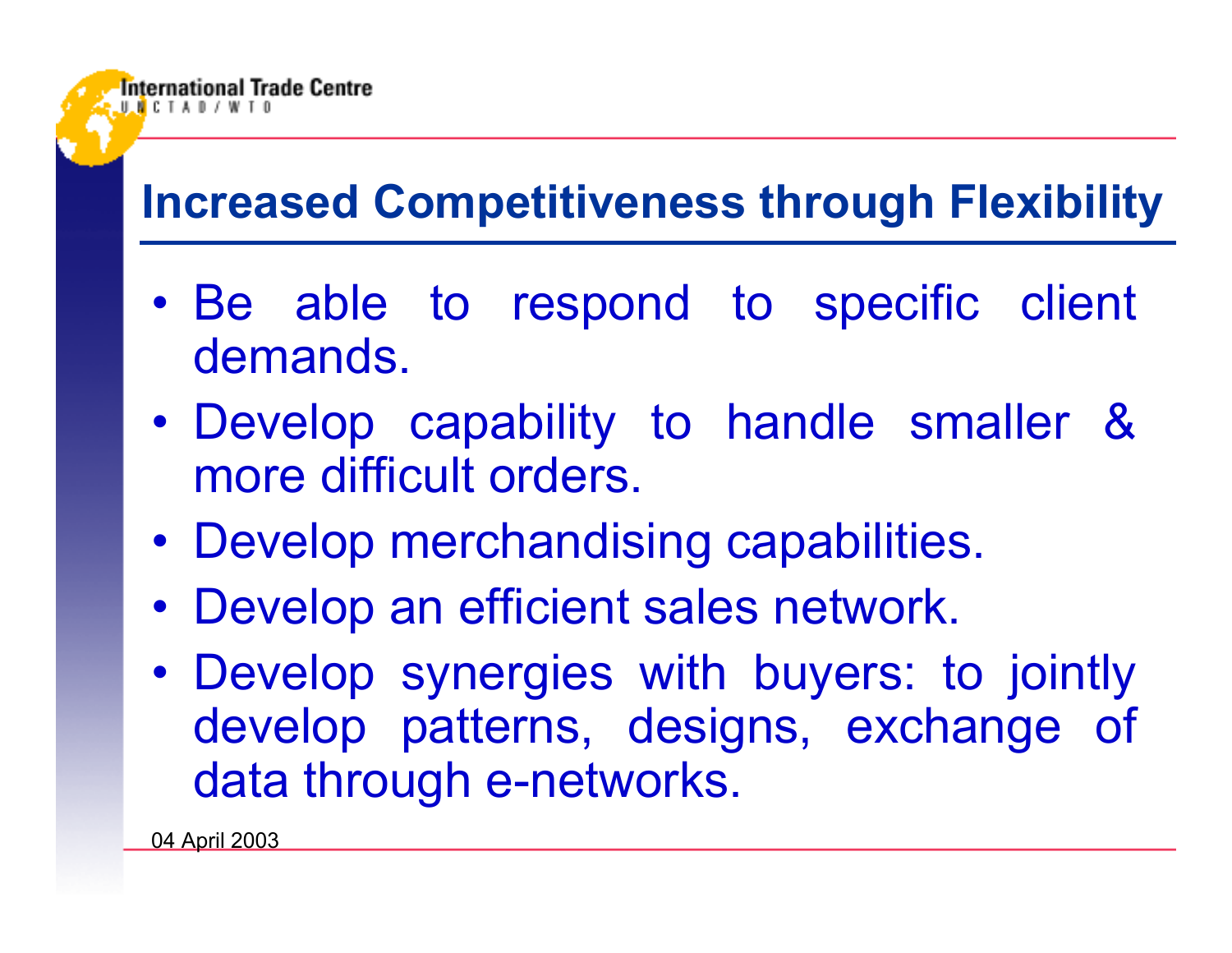# **Service Orientation: Services Expected**

• E - Capabilities

International Trade Centre

- Full fabric/cloth sourcing
- Supplier-managed inventory
- Production flexibility
- Take over Design
- Product Development
- Invoicing on 90 days
- •Regular/Permanent contact with retailer
- Codes of Conduct Conformity

For an example on the UK see: Peter Gibbon: At the cutting edge? UK clothing retailers' global sourcing patterns and practices and their implications for developing countries, Centre for Development Research, Copenhagen, 2002.

04 April 2003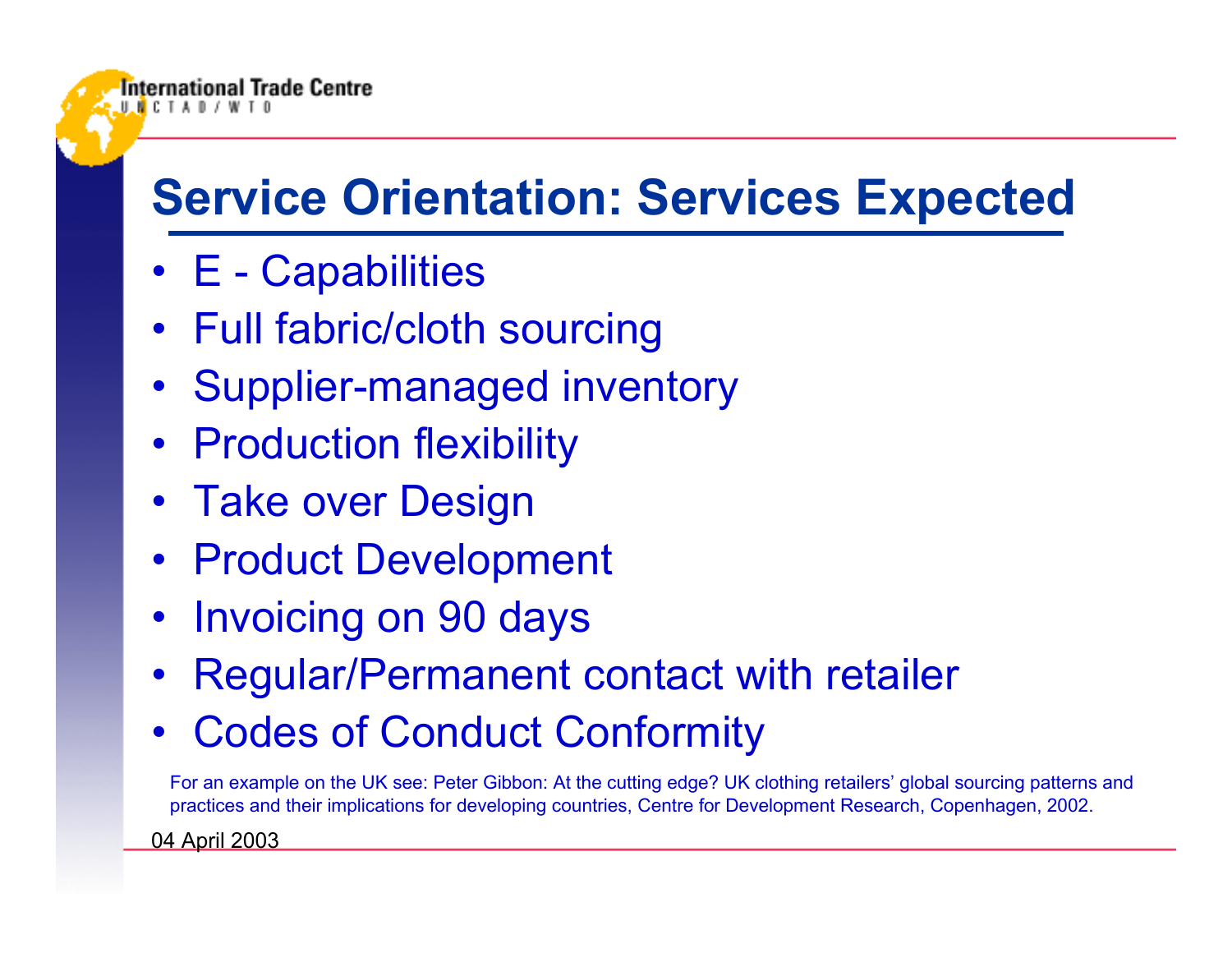#### **Services: Build e - Capabilities**

- Receiving and processing orders
- •Receiving market & sales information
- Facilitating production planning
- Handling complicated packaging instructions
- Providing customers with speedy information on production status, shipping status, inventory, etc.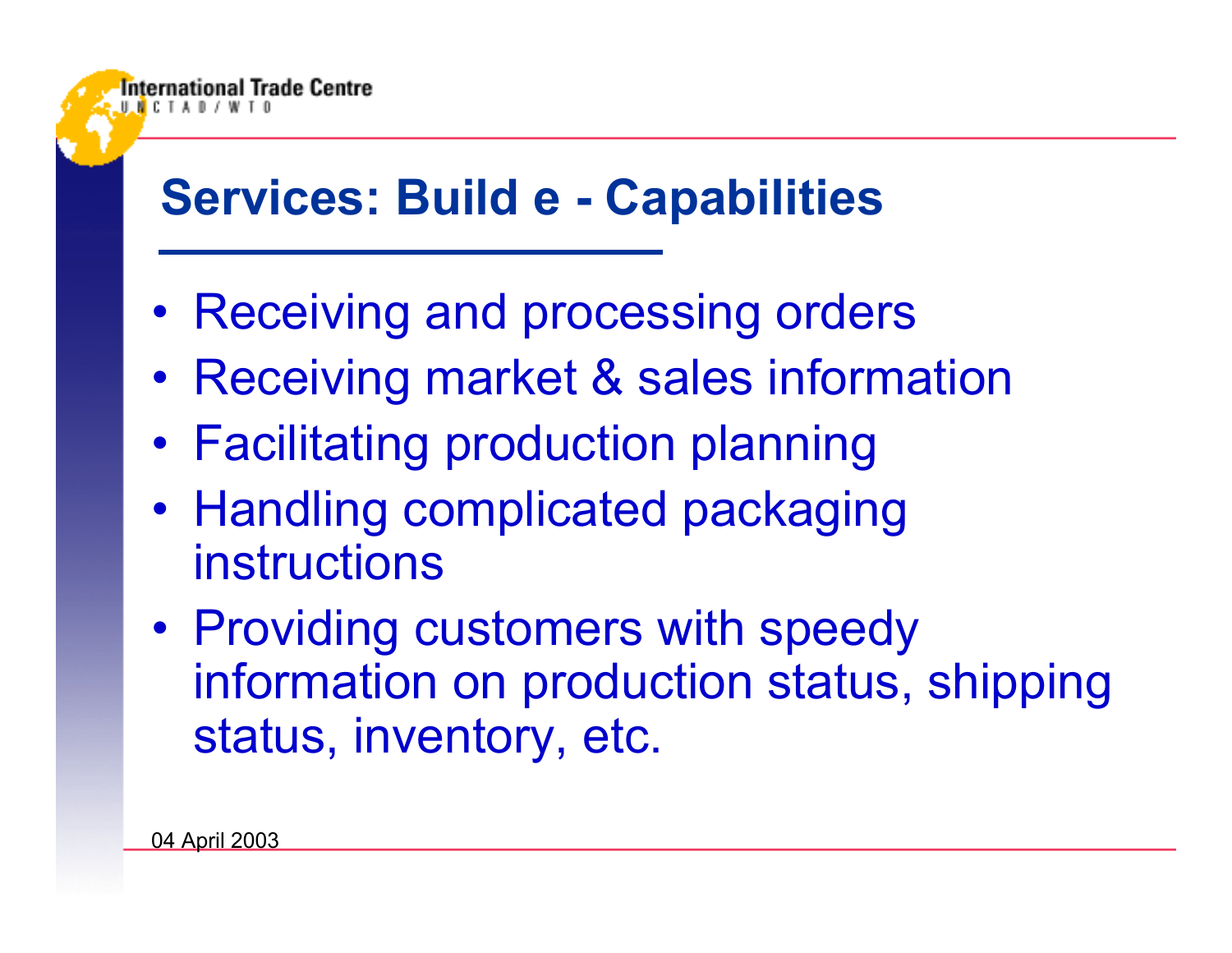

- •Monitor the new political economy for T&C.
- •Strengthen T&C Trade Associations
- •Compare/ benchmark with others.
- •Develop sourcing skills & a regional supply chain.
- •Increase productivity by investing in HRD.
- • Develop an active marketing approach based on a positive country image.
- Create a service-oriented mindset.

**Trade Centre**